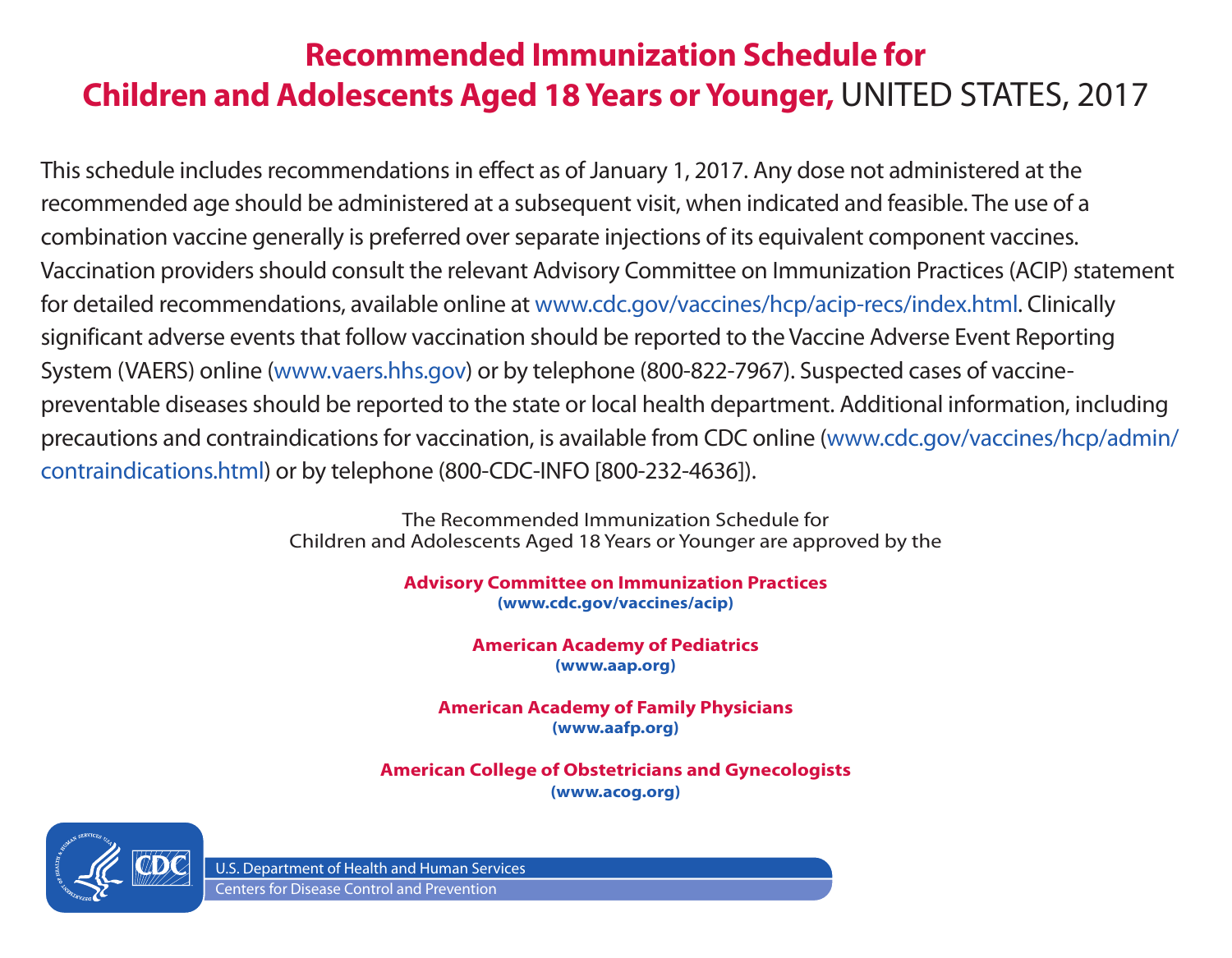### **Figure 1. Recommended Immunization Schedule for Children and Adolescents Aged 18 Years or Younger—United States, 2017.**

### **(FOR THOSE WHO FALL BEHIND OR START LATE, SEE THE CATCH-UP SCHEDULE [FIGURE 2]).**

These recommendations must be read with the footnotes that follow. For those who fall behind or start late, provide catch-up vaccination at the earliest opportunity as indicated by the green bars in Figure 1. To determine minimum intervals between doses, see the catch-up schedule (Figure 2). School entry and adolescent vaccine age groups are shaded in gray.

| Vaccine                                                                                                                                                                                                                                                                                                                        | Birth      | 1 mo | 2 mos                                           | 4 mos                | 6 mos             | 9 mos          | 12 mos                                                                                                  | 15 mos                                                                   | 18 mos        | 19-23<br>mos | $2-3$ yrs | $4-6$ yrs            | 7-10 yrs | $11-12$ yrs          | 13-15 yrs                                      | 16 yrs               | 17-18 yrs |
|--------------------------------------------------------------------------------------------------------------------------------------------------------------------------------------------------------------------------------------------------------------------------------------------------------------------------------|------------|------|-------------------------------------------------|----------------------|-------------------|----------------|---------------------------------------------------------------------------------------------------------|--------------------------------------------------------------------------|---------------|--------------|-----------|----------------------|----------|----------------------|------------------------------------------------|----------------------|-----------|
| Hepatitis B <sup>1</sup> (HepB)                                                                                                                                                                                                                                                                                                | $1st$ dose |      | <b>← ··········2<sup>nd</sup> dose ········</b> |                      |                   |                | <b>&lt;-----------------------------------3<sup>rd</sup> dose ---------------------------------&gt;</b> |                                                                          |               |              |           |                      |          |                      |                                                |                      |           |
| Rotavirus <sup>2</sup> (RV) RV1 (2-dose<br>series); RV5 (3-dose series)                                                                                                                                                                                                                                                        |            |      | 1 <sup>st</sup> dose                            | $2nd$ dose           | See<br>ootnote 2  |                |                                                                                                         |                                                                          |               |              |           |                      |          |                      |                                                |                      |           |
| Diphtheria, tetanus, & acellular<br>pertussis <sup>3</sup> (DTaP: <7 yrs)                                                                                                                                                                                                                                                      |            |      | 1 <sup>st</sup> dose                            | 2 <sup>nd</sup> dose | 3rd dose          |                |                                                                                                         |                                                                          |               |              |           | 5 <sup>th</sup> dose |          |                      |                                                |                      |           |
| Haemophilus influenzae type b <sup>4</sup><br>(Hib)                                                                                                                                                                                                                                                                            |            |      | 1 <sup>st</sup> dose                            | 2 <sup>nd</sup> dose | See<br>footnote 4 |                |                                                                                                         | $3^{\text{rd}}$ or 4 <sup>th</sup> dose, $\rightarrow$<br>See footnote 4 |               |              |           |                      |          |                      |                                                |                      |           |
| Pneumococcal conjugate <sup>5</sup><br>(PCV13)                                                                                                                                                                                                                                                                                 |            |      | 1 <sup>st</sup> dose                            | 2 <sup>nd</sup> dose | 3rd dose          |                |                                                                                                         | $\longleftarrow$ 4 <sup>th</sup> dose                                    |               |              |           |                      |          |                      |                                                |                      |           |
| Inactivated poliovirus <sup>6</sup><br>$(IPV: < 18$ yrs)                                                                                                                                                                                                                                                                       |            |      | 1 <sup>st</sup> dose                            | 2 <sup>nd</sup> dose |                   |                | --3 <sup>rd</sup> dose-                                                                                 |                                                                          | $\rightarrow$ |              |           | 4 <sup>th</sup> dose |          |                      |                                                |                      |           |
| Influenza <sup>7</sup> (IIV)                                                                                                                                                                                                                                                                                                   |            |      |                                                 |                      |                   |                |                                                                                                         | Annual vaccination (IIV) 1 or 2 doses                                    |               |              |           |                      |          |                      | <b>Annual vaccination (IIV)</b><br>1 dose only |                      |           |
| Measles, mumps, rubella <sup>8</sup> (MMR)                                                                                                                                                                                                                                                                                     |            |      |                                                 |                      |                   | See footnote 8 |                                                                                                         | ------- 1 <sup>st</sup> dose--------->                                   |               |              |           | $2nd$ dose           |          |                      |                                                |                      |           |
| Varicella <sup>9</sup> (VAR)                                                                                                                                                                                                                                                                                                   |            |      |                                                 |                      |                   |                |                                                                                                         | ------ 1 <sup>st</sup> dose--------- <del>&gt;</del>                     |               |              |           | $2nd$ dose           |          |                      |                                                |                      |           |
| Hepatitis A <sup>10</sup> (HepA)                                                                                                                                                                                                                                                                                               |            |      |                                                 |                      |                   |                |                                                                                                         | <-----------2-dose series, See footnote 10                               |               | --------->   |           |                      |          |                      |                                                |                      |           |
| Meningococcal <sup>11</sup> (Hib-MenCY<br>≥6 weeks; MenACWY-D ≥9 mos;<br>MenACWY-CRM ≥2 mos)                                                                                                                                                                                                                                   |            |      |                                                 |                      |                   |                | See footnote 11                                                                                         |                                                                          |               |              |           |                      |          | 1 <sup>st</sup> dose |                                                | 2 <sup>nd</sup> dose |           |
| Tetanus, diphtheria, & acellular<br>pertussis <sup>12</sup> (Tdap: $\geq$ 7 yrs)                                                                                                                                                                                                                                               |            |      |                                                 |                      |                   |                |                                                                                                         |                                                                          |               |              |           |                      |          | <b>Tdap</b>          |                                                |                      |           |
| Human papillomavirus <sup>13</sup> (HPV)                                                                                                                                                                                                                                                                                       |            |      |                                                 |                      |                   |                |                                                                                                         |                                                                          |               |              |           |                      |          |                      |                                                |                      |           |
| Meningococcal B <sup>11</sup>                                                                                                                                                                                                                                                                                                  |            |      |                                                 |                      |                   |                |                                                                                                         |                                                                          |               |              |           |                      |          |                      | See footnote 11                                |                      |           |
| Pneumococcal polysaccharide <sup>5</sup><br>(PPSV23)                                                                                                                                                                                                                                                                           |            |      |                                                 |                      |                   |                |                                                                                                         |                                                                          |               |              |           |                      |          | See footnote 5       |                                                |                      |           |
| Range of recommended<br>Range of recommended ages<br>Range of recommended ages<br>Range of recommended ages for non-high-risk<br>No recommendation<br>groups that may receive vaccine, subject to<br>ages for all children<br>for catch-up immunization<br>for certain high-risk groups<br>individual clinical decision making |            |      |                                                 |                      |                   |                |                                                                                                         |                                                                          |               |              |           |                      |          |                      |                                                |                      |           |

**NOTE: The above recommendations must be read along with the footnotes of this schedule.**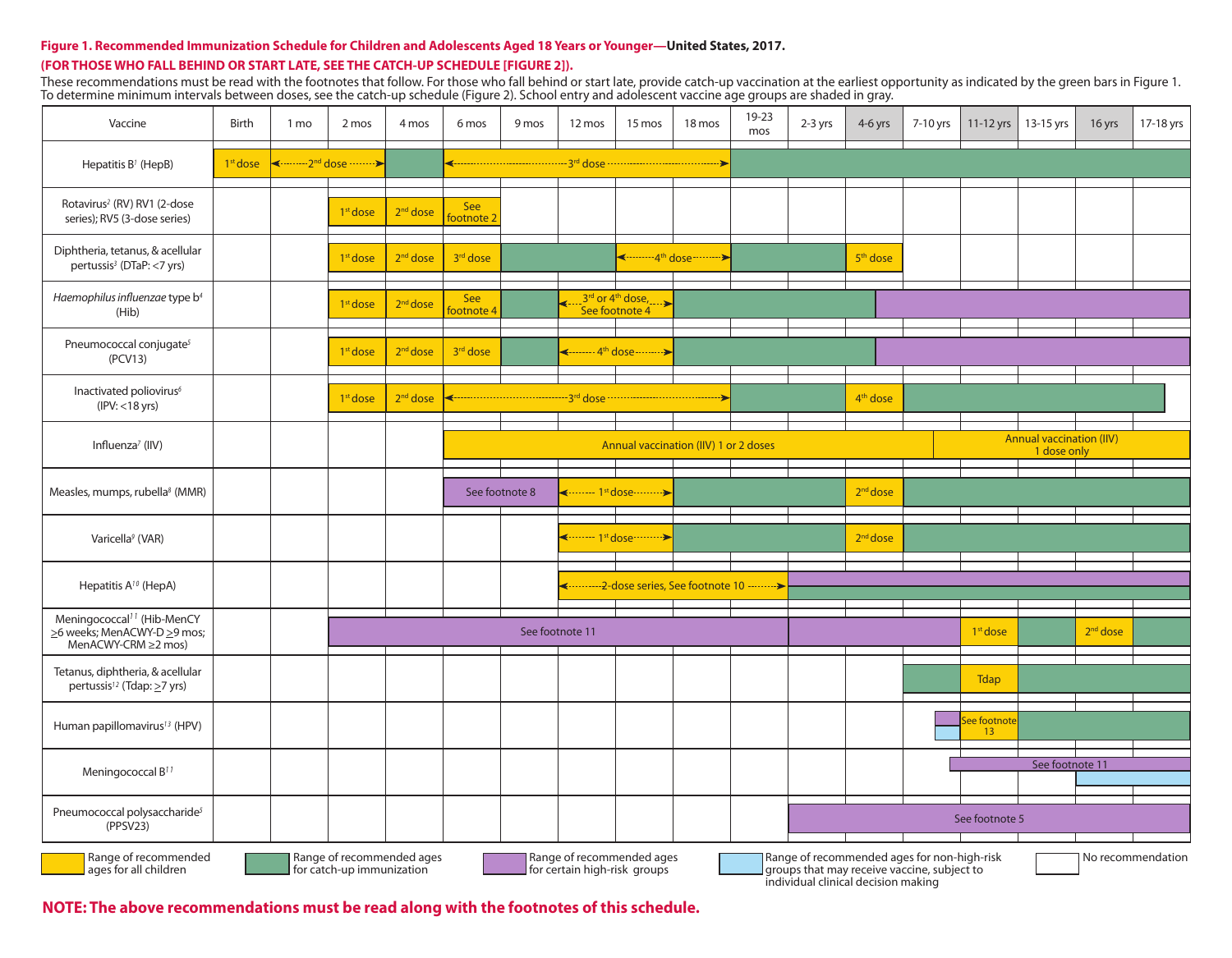### **FIGURE 2. Catch-up immunization schedule for persons aged 4 months through 18 years who start late or who are more than 1 month behind—United States, 2017.**

The figure below provides catch-up schedules and minimum intervals between doses for children whose vaccinations have been delayed. A vaccine series does not need to be restarted, regardless of the time that has elapsed be doses. Use the section appropriate for the child's age. Always use this table in conjunction with Figure 1 and the footnotes that follow.

| Children age 4 months through 6 years                                    |                         |                                                                                                                                                                                                                                                                  |                                                                                                                                                                                                                                                                                                                                                                                                                                                                                                                                                                                                                                                                                                                                                                                                    |                                                                                                                                                                                                             |                         |  |  |  |  |  |  |
|--------------------------------------------------------------------------|-------------------------|------------------------------------------------------------------------------------------------------------------------------------------------------------------------------------------------------------------------------------------------------------------|----------------------------------------------------------------------------------------------------------------------------------------------------------------------------------------------------------------------------------------------------------------------------------------------------------------------------------------------------------------------------------------------------------------------------------------------------------------------------------------------------------------------------------------------------------------------------------------------------------------------------------------------------------------------------------------------------------------------------------------------------------------------------------------------------|-------------------------------------------------------------------------------------------------------------------------------------------------------------------------------------------------------------|-------------------------|--|--|--|--|--|--|
|                                                                          | Minimum                 | Minimum Interval Between Doses                                                                                                                                                                                                                                   |                                                                                                                                                                                                                                                                                                                                                                                                                                                                                                                                                                                                                                                                                                                                                                                                    |                                                                                                                                                                                                             |                         |  |  |  |  |  |  |
| Vaccine                                                                  | Age for<br>Dose 1       | Dose 1 to Dose 2                                                                                                                                                                                                                                                 | Dose 2 to Dose 3                                                                                                                                                                                                                                                                                                                                                                                                                                                                                                                                                                                                                                                                                                                                                                                   | Dose 3 to Dose 4                                                                                                                                                                                            | Dose 4 to Dose 5        |  |  |  |  |  |  |
| Hepatitis $B^1$                                                          | Birth                   | 4 weeks                                                                                                                                                                                                                                                          | 8 weeks<br>and at least 16 weeks after first dose.<br>Minimum age for the final dose is 24 weeks.                                                                                                                                                                                                                                                                                                                                                                                                                                                                                                                                                                                                                                                                                                  |                                                                                                                                                                                                             |                         |  |  |  |  |  |  |
| Rotavirus <sup>2</sup>                                                   | 6 weeks                 | 4 weeks                                                                                                                                                                                                                                                          | 4 weeks <sup>2</sup>                                                                                                                                                                                                                                                                                                                                                                                                                                                                                                                                                                                                                                                                                                                                                                               |                                                                                                                                                                                                             |                         |  |  |  |  |  |  |
| Diphtheria, tetanus, and<br>$acellular$ pertussis <sup>3</sup>           | 6 weeks                 | 4 weeks                                                                                                                                                                                                                                                          | 4 weeks                                                                                                                                                                                                                                                                                                                                                                                                                                                                                                                                                                                                                                                                                                                                                                                            | 6 months                                                                                                                                                                                                    | $6$ months <sup>3</sup> |  |  |  |  |  |  |
| Haemophilus influenzae<br>type $b^4$                                     | 6 weeks                 | 4 weeks<br>if first dose was administered before the 1st<br>birthday.<br>8 weeks (as final dose)<br>if first dose was administered at age 12<br>through 14 months.<br>No further doses needed if first dose was<br>administered at age 15 months or older.       | 4 weeks <sup>4</sup><br>if current age is younger than 12 months <b>and</b> first dose was administered at younger<br>than age 7 months, and at least 1 previous dose was PRP-T (ActHib, Pentacel, Hiberix) or<br>unknown.<br>8 weeks<br>and age 12 through 59 months (as final dose) <sup>4</sup><br>if current age is younger than 12 months<br>and first dose was administered at age 7 through 11 months;<br><b>OR</b><br>if current age is 12 through 59 months<br>and first dose was administered before the 1st birthday, and second dose adminis-<br>tered at younger than 15 months;<br>OR<br>if both doses were PRP-OMP (PedvaxHIB; Comvax)<br>and were administered before the 1st birthday.<br>No further doses needed<br>if previous dose was administered at age 15 months or older. | 8 weeks (as final dose)<br>This dose only necessary for children age 12<br>through 59 months who received 3 doses<br>before the 1 <sup>st</sup> birthday.                                                   |                         |  |  |  |  |  |  |
| Pneumococcal <sup>5</sup>                                                | 6 weeks                 | 4 weeks<br>if first dose administered before the 1st<br>birthday.<br>8 weeks (as final dose for healthy children)<br>if first dose was administered at the 1st<br>birthday or after.<br>No further doses needed<br>for healthy children if first dose was admin- | 4 weeks<br>if current age is younger than 12 months and previous dose given at <7 months old.<br>8 weeks (as final dose for healthy children)<br>if previous dose given between 7-11 months (wait until at least 12 months old);<br>OR<br>if current age is 12 months or older and at least 1 dose was given before age 12 months.<br>No further doses needed for healthy children if previous dose administered at age 24<br>months or older.                                                                                                                                                                                                                                                                                                                                                     | 8 weeks (as final dose)<br>This dose only necessary for children aged<br>12 through 59 months who received 3 doses<br>before age 12 months or for children at high<br>risk who received 3 doses at any age. |                         |  |  |  |  |  |  |
| Inactivated poliovirus <sup>6</sup>                                      | 6 weeks                 | istered at age 24 months or older.<br>4 weeks <sup>6</sup>                                                                                                                                                                                                       | 4 weeks <sup>6</sup>                                                                                                                                                                                                                                                                                                                                                                                                                                                                                                                                                                                                                                                                                                                                                                               | 6 months <sup>6</sup> (minimum age 4 years for final dose).                                                                                                                                                 |                         |  |  |  |  |  |  |
|                                                                          |                         |                                                                                                                                                                                                                                                                  |                                                                                                                                                                                                                                                                                                                                                                                                                                                                                                                                                                                                                                                                                                                                                                                                    |                                                                                                                                                                                                             |                         |  |  |  |  |  |  |
| Measles, mumps, rubella $8$                                              | 12 months               | 4 weeks                                                                                                                                                                                                                                                          |                                                                                                                                                                                                                                                                                                                                                                                                                                                                                                                                                                                                                                                                                                                                                                                                    |                                                                                                                                                                                                             |                         |  |  |  |  |  |  |
| Varicella <sup>9</sup>                                                   | 12 months               | 3 months                                                                                                                                                                                                                                                         |                                                                                                                                                                                                                                                                                                                                                                                                                                                                                                                                                                                                                                                                                                                                                                                                    |                                                                                                                                                                                                             |                         |  |  |  |  |  |  |
| Hepatitis $A^{10}$<br>Meningococcal <sup>11</sup>                        | 12 months               | 6 months                                                                                                                                                                                                                                                         |                                                                                                                                                                                                                                                                                                                                                                                                                                                                                                                                                                                                                                                                                                                                                                                                    |                                                                                                                                                                                                             |                         |  |  |  |  |  |  |
| (Hib-MenCY ≥6 weeks;<br>MenACWY-D ≥9 mos;<br>MenACWY-CRM ≥2 mos)         | 6 weeks                 | 8 weeks <sup>11</sup>                                                                                                                                                                                                                                            | See footnote 11                                                                                                                                                                                                                                                                                                                                                                                                                                                                                                                                                                                                                                                                                                                                                                                    | See footnote 11                                                                                                                                                                                             |                         |  |  |  |  |  |  |
|                                                                          |                         |                                                                                                                                                                                                                                                                  | Children and adolescents age 7 through 18 years                                                                                                                                                                                                                                                                                                                                                                                                                                                                                                                                                                                                                                                                                                                                                    |                                                                                                                                                                                                             |                         |  |  |  |  |  |  |
| Meningococcal <sup>11</sup><br>(MenACWY-D ≥9 mos;<br>MenACWY-CRM ≥2 mos) | Not Applicable<br>(N/A) | 8 weeks <sup>11</sup>                                                                                                                                                                                                                                            |                                                                                                                                                                                                                                                                                                                                                                                                                                                                                                                                                                                                                                                                                                                                                                                                    |                                                                                                                                                                                                             |                         |  |  |  |  |  |  |
| Tetanus, diphtheria;<br>tetanus, diphtheria, and<br>acellular pertussis  | 7 years $^{12}$         | 4 weeks                                                                                                                                                                                                                                                          | 4 weeks<br>if first dose of DTaP/DT was administered before the 1 <sup>st</sup> birthday.<br>6 months (as final dose)<br>if first dose of DTaP/DT or Tdap/Td was administered at or after the 1 <sup>st</sup> birthday.                                                                                                                                                                                                                                                                                                                                                                                                                                                                                                                                                                            | 6 months if first dose of DTaP/DT was<br>administered before the 1 <sup>st</sup> birthday.                                                                                                                  |                         |  |  |  |  |  |  |
| Human papillomavirus <sup>13</sup>                                       | 9 years                 |                                                                                                                                                                                                                                                                  | Routine dosing intervals are recommended. <sup>13</sup>                                                                                                                                                                                                                                                                                                                                                                                                                                                                                                                                                                                                                                                                                                                                            |                                                                                                                                                                                                             |                         |  |  |  |  |  |  |
| Hepatitis A <sup>10</sup>                                                | N/A                     | 6 months                                                                                                                                                                                                                                                         |                                                                                                                                                                                                                                                                                                                                                                                                                                                                                                                                                                                                                                                                                                                                                                                                    |                                                                                                                                                                                                             |                         |  |  |  |  |  |  |
| Hepatitis $B^1$                                                          | N/A                     | 4 weeks                                                                                                                                                                                                                                                          | 8 weeks and at least 16 weeks after first dose.                                                                                                                                                                                                                                                                                                                                                                                                                                                                                                                                                                                                                                                                                                                                                    |                                                                                                                                                                                                             |                         |  |  |  |  |  |  |
| Inactivated poliovirus <sup>6</sup>                                      | N/A                     | 4 weeks                                                                                                                                                                                                                                                          | 4 weeks <sup>6</sup>                                                                                                                                                                                                                                                                                                                                                                                                                                                                                                                                                                                                                                                                                                                                                                               | 6 months $6$                                                                                                                                                                                                |                         |  |  |  |  |  |  |
| Measles, mumps, rubella <sup>8</sup>                                     | N/A                     | 4 weeks                                                                                                                                                                                                                                                          |                                                                                                                                                                                                                                                                                                                                                                                                                                                                                                                                                                                                                                                                                                                                                                                                    |                                                                                                                                                                                                             |                         |  |  |  |  |  |  |
| Varicella <sup>9</sup>                                                   | N/A                     | 3 months if younger than age 13 years.<br>4 weeks if age 13 years or older.                                                                                                                                                                                      |                                                                                                                                                                                                                                                                                                                                                                                                                                                                                                                                                                                                                                                                                                                                                                                                    |                                                                                                                                                                                                             |                         |  |  |  |  |  |  |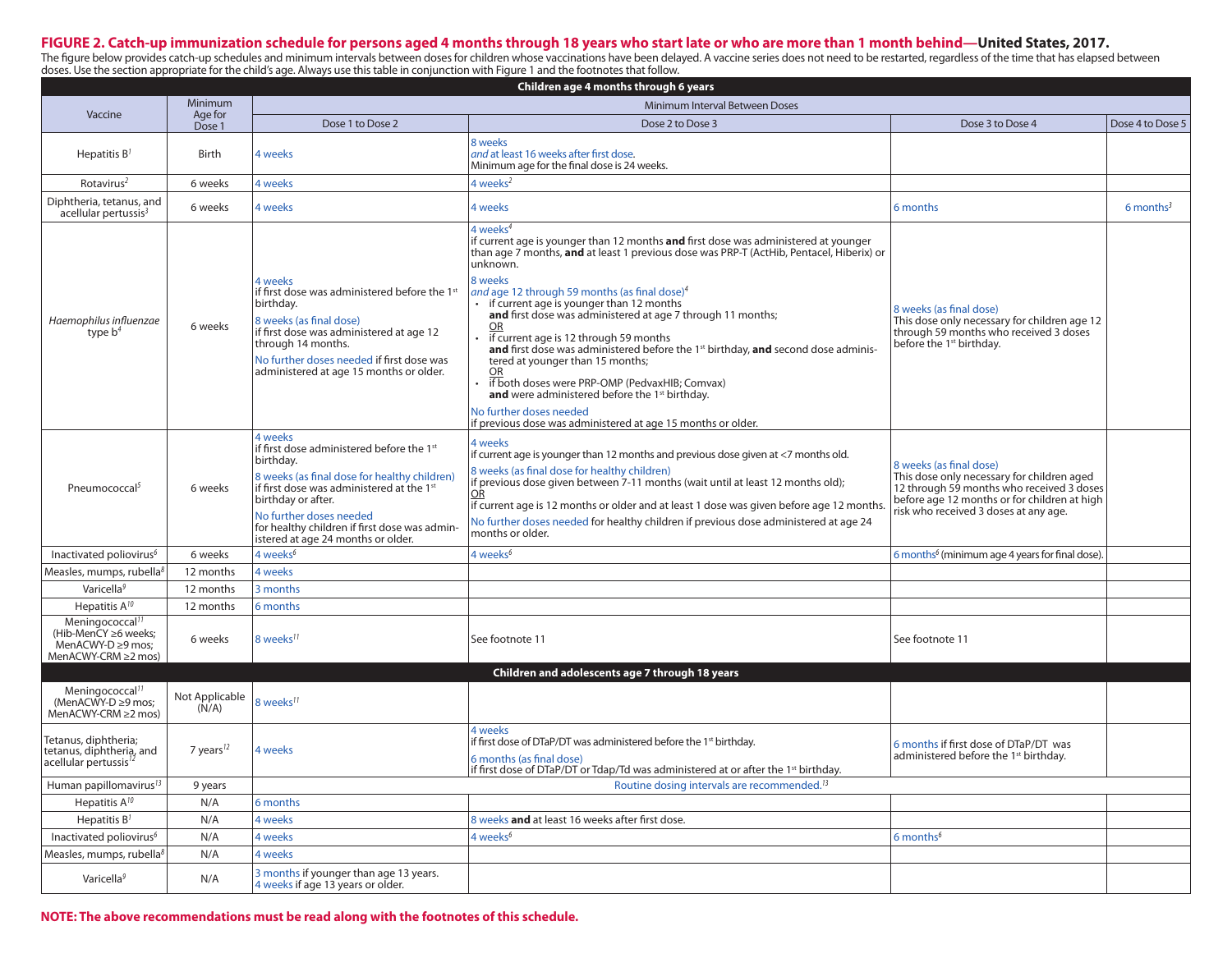### **Figure 3. Vaccines that might be indicated for children and adolescents aged 18 years or younger based on medical indications**

|                                                                    |                                  |                     |                                                                                                       | <b>HIV</b> infection<br>CD4+ count |                                                                                                                     |                                                                                          |                                        |                                           |                                                                        |                             |                                         |
|--------------------------------------------------------------------|----------------------------------|---------------------|-------------------------------------------------------------------------------------------------------|------------------------------------|---------------------------------------------------------------------------------------------------------------------|------------------------------------------------------------------------------------------|----------------------------------------|-------------------------------------------|------------------------------------------------------------------------|-----------------------------|-----------------------------------------|
| VACCINE ▼                                                          | INDICATION $\blacktriangleright$ | Pregnancy           | Immunocompromised<br>status (excluding HIV<br>infection)                                              | $<$ 15% of $\pm$<br>total CD4      | $(cells/\mu L)$<br>$\geq$ 15% of<br>total CD4<br>cell count cell count                                              | Kidney failure, end-<br>stage renal disease, on<br>hemodialysis                          | Heart disease,<br>chronic lung disease | <b>CSF leaks/</b><br>cochlear<br>implants | <b>Asplenia and persistent</b><br>complement component<br>deficiencies | Chronic<br>liver<br>disease | <b>Diabetes</b>                         |
| Hepatitis B <sup>1</sup>                                           |                                  |                     |                                                                                                       |                                    |                                                                                                                     |                                                                                          |                                        |                                           |                                                                        |                             |                                         |
| Rotavirus <sup>2</sup>                                             |                                  |                     | SCID <sup>*</sup>                                                                                     |                                    |                                                                                                                     |                                                                                          |                                        |                                           |                                                                        |                             |                                         |
| Diphtheria, tetanus, & acellular pertussis <sup>3</sup><br>(DTaP)  |                                  |                     |                                                                                                       |                                    |                                                                                                                     |                                                                                          |                                        |                                           |                                                                        |                             |                                         |
| Haemophilus influenzae type b <sup>4</sup>                         |                                  |                     | – □                                                                                                   | ĻП,                                | -, 0<br>$\overline{\phantom{a}}$ , $\overline{\phantom{a}}$ , $\overline{\phantom{a}}$ , $\overline{\phantom{a}}$ , |                                                                                          |                                        |                                           | :1:1:1:                                                                |                             |                                         |
| Pneumococcal conjugate <sup>5</sup>                                |                                  |                     |                                                                                                       |                                    |                                                                                                                     |                                                                                          |                                        |                                           | alaisia laivistoilija<br>1939 – Liudel Laivistoilija                   |                             |                                         |
| Inactivated poliovirus <sup>6</sup>                                |                                  |                     |                                                                                                       |                                    |                                                                                                                     |                                                                                          |                                        |                                           |                                                                        |                             |                                         |
| Influenza $7$                                                      |                                  |                     |                                                                                                       |                                    |                                                                                                                     |                                                                                          |                                        |                                           |                                                                        |                             |                                         |
| Measles, mumps, rubella $8$                                        |                                  |                     |                                                                                                       |                                    |                                                                                                                     |                                                                                          |                                        |                                           |                                                                        |                             |                                         |
| Varicella <sup>9</sup>                                             |                                  |                     |                                                                                                       |                                    |                                                                                                                     |                                                                                          |                                        |                                           |                                                                        |                             |                                         |
| Hepatitis A <sup>10</sup>                                          |                                  |                     |                                                                                                       |                                    |                                                                                                                     |                                                                                          |                                        |                                           |                                                                        |                             |                                         |
| Meningococcal ACWY <sup>11</sup>                                   |                                  |                     |                                                                                                       |                                    | 3.3.1.3.3.3.<br>1910: 1910: 1910                                                                                    |                                                                                          |                                        |                                           | :-:-:-:-<br>::::                                                       |                             |                                         |
| Tetanus, diphtheria, & acellular pertussis <sup>12</sup><br>(Tdap) |                                  | alistici<br>1929–19 |                                                                                                       |                                    |                                                                                                                     |                                                                                          |                                        |                                           |                                                                        |                             |                                         |
| Human papillomavirus <sup>13</sup>                                 |                                  |                     |                                                                                                       |                                    |                                                                                                                     |                                                                                          |                                        |                                           |                                                                        |                             |                                         |
| Meningococcal B <sup>11</sup>                                      |                                  |                     |                                                                                                       |                                    |                                                                                                                     |                                                                                          |                                        |                                           | <u>.</u>                                                               |                             |                                         |
| Pneumococcal polysaccharide <sup>5</sup>                           |                                  |                     | <u> 2020202020202</u><br>п                                                                            |                                    |                                                                                                                     | $\bullet$<br>┌╹<br>. L.<br>Ē                                                             | n"<br>╍<br>π                           |                                           | $\bullet$<br>.                                                         | <u>,,,,,,,,,</u> ,          | $\bullet$ , $\bullet$ .<br><u> 1111</u> |
| Vaccination according to the<br>routine schedule recommended       |                                  |                     | Recommended for persons with<br>an additional risk factor for which<br>the vaccine would be indicated | <u> Beest</u>                      | condition. See footnotes.                                                                                           | Vaccination is recommended,<br>and additional doses may be<br>necessary based on medical | No recommendation                      |                                           | Contraindicated                                                        |                             | Precaution for vaccination              |

\*Severe Combined Immunodeficiency

**NOTE: The above recommendations must be read along with the footnotes of this schedule.**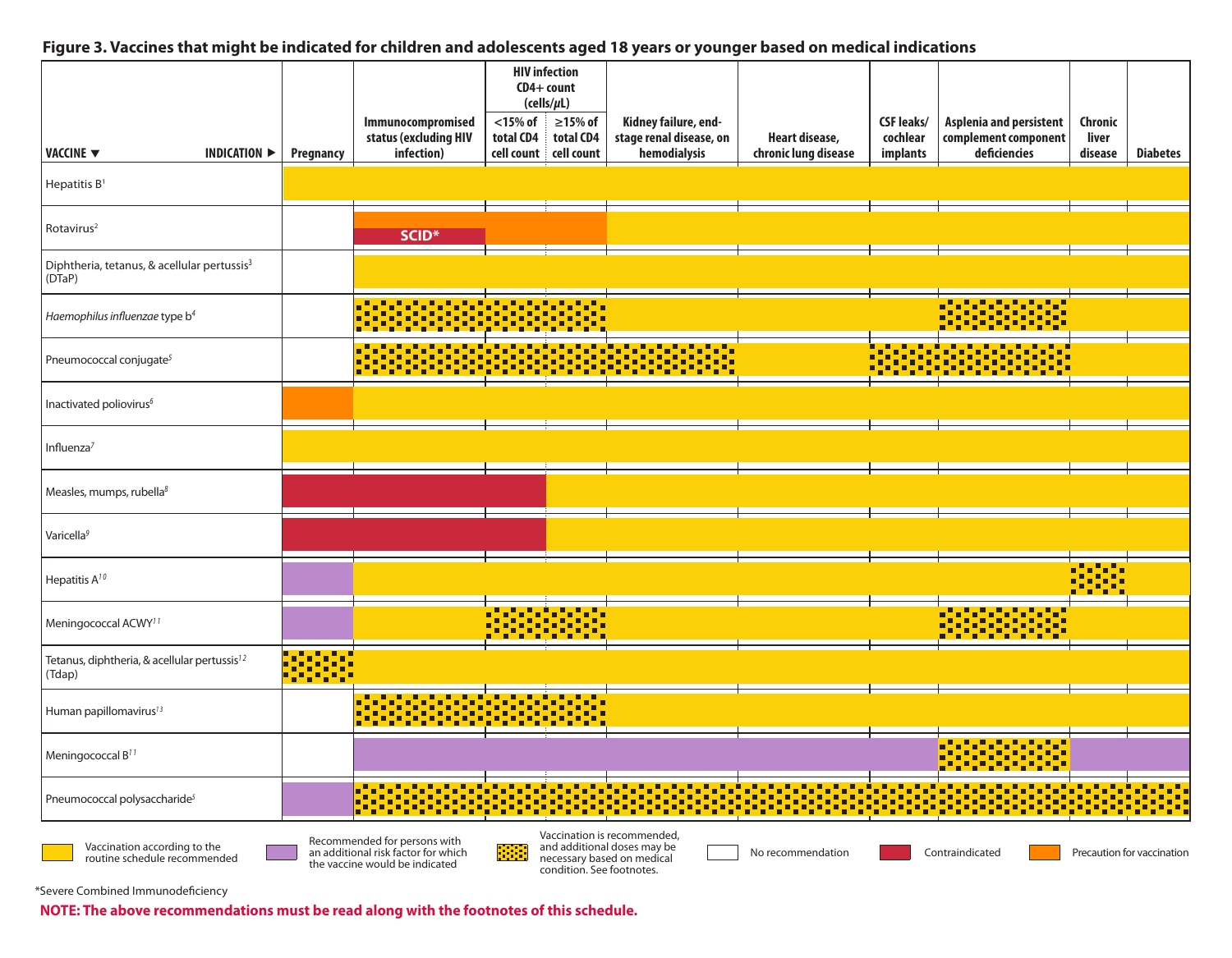## **Footnotes — Recommended Immunization Schedule for Children and Adolescents Aged 18 Years or Younger, UNITED STATES, 2017**

For further guidance on the use of the vaccines mentioned below, see: www.cdc.gov/vaccines/hcp/acip-recs/index.html. For vaccine recommendations for persons 19 years of age and older, see the Adult Immunization Schedule.

### **Additional information**

- For information on contraindications and precautions for the use of a vaccine and for additional information regarding that vaccine, vaccination providers should consult the ACIP General Recommendations on Immunization and the relevant ACIP statement, available online at www.cdc.gov/vaccines/hcp/acip-recs/index.html.
- For purposes of calculating intervals between doses, 4 weeks = 28 days. Intervals of 4 months or greater are determined by calendar months.
- Vaccine doses administered ≤4 days before the minimum interval are considered valid. Doses of any vaccine administered ≥5 days earlier than the minimum interval or minimum age should not be counted as valid doses and should be repeated as age-appropriate. The repeat dose should be spaced after the invalid dose by the recommended minimum interval. For further details, see Table 1, *Recommended and minimum ages and intervals between vaccine doses, in MMWR, General Recommendations on Immunization and Reports / Vol. 60 / No. 2,* available online at www.cdc.gov/ mmwr/pdf/rr/rr6002.pdf.
- Information on travel vaccine requirements and recommendations is available at wwwnc.cdc.gov/travel/.
- For vaccination of persons with primary and secondary immunodeficiencies, see Table 13, *Vaccination of persons with primary and secondary immunodeficiencies,* in *General Recommendations on Immunization* (ACIP), available at www.cdc.gov/mmwr/pdf/rr/rr6002.pdf.; and Immunization in Special Clinical Circumstances, (American Academy of Pedatrics). In: Kimberlin DW, Brady MT, Jackson MA, Long SS, eds. *Red Book: 2015 report of the Committee on Infectious Diseases. 30th ed.* Elk Grove Village, IL: American Academy of Pediatrics, 2015:68-107.
- The National Vaccine Injury Compensation Program (VICP) is a no-fault alternative to the traditional legal system for resolving vaccine injury petitions. Created by the National Childhood Vaccine Injury Act of 1986, it provides compensation to people found to be injured by certain vaccines. All vaccines within the recommended childhood immunization schedule are covered by VICP except for pneumococcal polysaccharide vaccine (PPSV23). For more information; see [www.hrsa.gov/vaccinecompensation/index.html.](http://www.hrsa.gov/vaccinecompensation/index.html)

### **1. Hepatitis B (HepB) vaccine. (Minimum age: birth) Routine vaccination:**

### **At birth:**

- Administer monovalent HepB vaccine to all newborns within 24 hours of birth.
- For infants born to hepatitis B surface antigen (HBsAg) positive mothers, administer HepB vaccine and 0.5 mL of hepatitis B immune globulin (HBIG) within 12 hours of birth. These infants should be tested for HBsAg and antibody to HBsAg (anti-HBs) at age 9 through 12 months (preferably at the next well-child visit) or 1 to 2 months after completion of the HepB series if the series was delayed.
- If mother's HBsAg status is unknown, within 12 hours of birth, administer HepB vaccine regardless of birth weight. For infants weighing less than 2,000 grams, administer HBIG in addition to HepB vaccine within 12 hours of birth. Determine mother's HBsAg status as soon as possible and, if mother is HBsAg-positive, also administer HBIG to infants weighing 2,000 grams or more as soon as possible, but no later than age 7 days.

### **Doses following the birth dose:**

- The second dose should be administered at age 1 or 2 months. Monovalent HepB vaccine should be used for doses administered before age 6 weeks.
- Infants who did not receive a birth dose should receive 3 doses of a HepB-containing vaccine on a schedule of 0, 1 to 2 months, and 6 months, starting as soon as feasible (see figure 2).
- Administer the second dose 1 to 2 months after the first dose (minimum interval of 4 weeks); administer the third dose at least 8 weeks after the second dose AND at least 16 weeks after the **first** dose. The final (third or fourth) dose in the HepB vaccine series should be administered **no earlier than age 24 weeks**.

• Administration of a total of 4 doses of HepB vaccine is permitted when a combination vaccine containing HepB is administered after the birth dose.

### **Catch-up vaccination:**

- Unvaccinated persons should complete a 3-dose series.
- A 2-dose series (doses separated by at least 4 months) of adult formulation Recombivax HB is licensed for use in children aged 11 through 15 years.
- For other catch-up guidance, see Figure 2.
- **2. Rotavirus (RV) vaccines. (Minimum age: 6 weeks for both RV1 [Rotarix] and RV5 [RotaTeq]) Routine vaccination:**

Administer a series of RV vaccine to all infants as follows:

- 1. If Rotarix is used, administer a 2-dose series at ages 2 and 4 months.
- 2. If RotaTeq is used, administer a 3-dose series at ages 2, 4, and 6 months.
- 3. If any dose in the series was RotaTeq or vaccine product is unknown for any dose in the series, a total of 3 doses of RV vaccine should be administered.

### **Catch-up vaccination:**

- The maximum age for the first dose in the series is 14 weeks, 6 days; vaccination should not be initiated for infants aged 15 weeks, 0 days, or older.
- The maximum age for the final dose in the series is 8 months, 0 days.

• For other catch-up guidance, see Figure 2.

- **3. Diphtheria and tetanus toxoids and acellular pertussis (DTaP) vaccine. (Minimum age: 6 weeks. Exception: DTaP-IPV [Kinrix, Quadracel]: 4 years) Routine vaccination:**
	- Administer a 5-dose series of DTaP vaccine at ages 2, 4, 6, 15 through 18 months, and 4 through 6 years. The fourth dose may be administered as early as age 12 months,

provided at least 6 months have elapsed since the third dose.

- Inadvertent administration of fourth DTaP dose early: If the fourth dose of DTaP was administered at least 4 months after the third dose of DTaP and the child was 12 months of age or older, it does not need to be repeated. **Catch-up vaccination:**
- The fifth dose of DTaP vaccine is not necessary if the fourth dose was administered at age 4 years or older.
- For other catch-up guidance, see Figure 2.
- **4.** *Haemophilus influenzae* **type b (Hib) conjugate vaccine. (Minimum age: 6 weeks for PRP-T [ActHIB, DTaP-IPV/Hib (Pentacel), Hiberix, and Hib-MenCY (MenHibrix)], PRP-OMP [PedvaxHIB])**

### **Routine vaccination:**

- Administer a 2- or 3-dose Hib vaccine primary series and a booster dose (dose 3 or 4, depending on vaccine used in primary series) at age 12 through 15 months to complete a full Hib vaccine series.
- The primary series with ActHIB, MenHibrix, Hiberix, or Pentacel consists of 3 doses and should be administered at ages 2, 4, and 6 months. The primary series with PedvaxHIB consists of 2 doses and should be administered at ages 2 and 4 months; a dose at age 6 months is not indicated.
- One booster dose (dose 3 or 4, depending on vaccine used in primary series) of any Hib vaccine should be administered at age 12 through 15 months.
- For recommendations on the use of MenHibrix in patients at increased risk for meningococcal disease, refer to the meningococcal vaccine footnotes and also to *MMWR* February 28, 2014 / 63(RR01):1-13, available at www.cdc. gov/mmwr/PDF/rr/rr6301.pdf.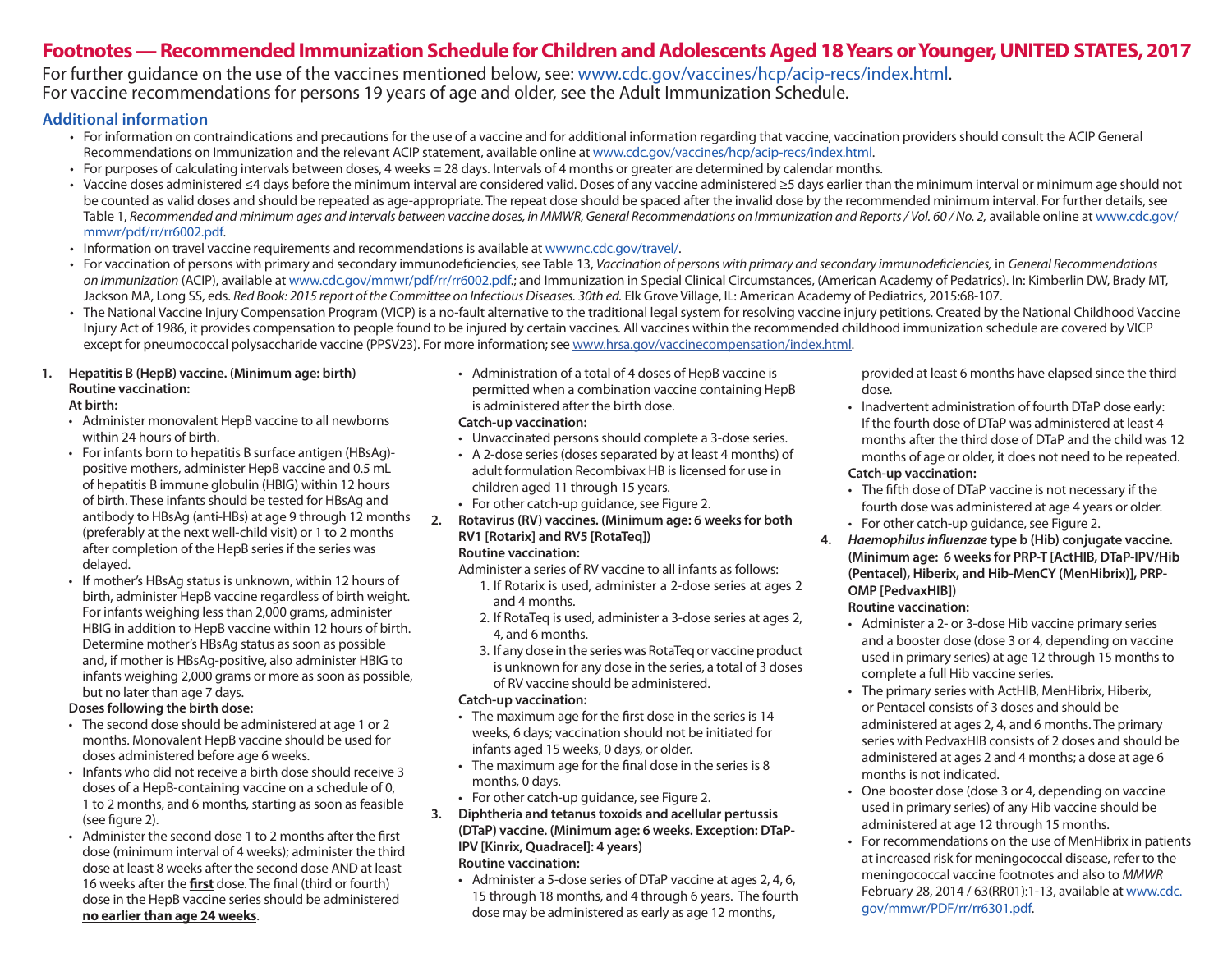### For further guidance on the use of the vaccines mentioned below, see: www.cdc.gov/vaccines/hcp/acip-recs/index.html.

### **Catch-up vaccination:**

- If dose 1 was administered at ages 12 through 14 months, administer a second (final) dose at least 8 weeks after dose 1, regardless of Hib vaccine used in the primary series.
- If both doses were PRP-OMP (PedvaxHIB or COMVAX) and were administered before the first birthday, the third (and final) dose should be administered at age 12 through 59 months and at least 8 weeks after the second dose.
- If the first dose was administered at age 7 through 11 months, administer the second dose at least 4 weeks later and a third (and final) dose at age 12 through 15 months or 8 weeks after second dose, whichever is later.
- If first dose is administered before the first birthday and second dose administered at younger than 15 months, a third (and final) dose should be administered 8 weeks later.
- For unvaccinated children aged 15–59 months, administer only 1 dose.
- For other catch-up guidance, see Figure 2. For catch-up guidance related to MenHibrix, see the meningococcal vaccine footnotes and also *MMWR* February 28, 2014 / 63(RR01):1-13, available at www.cdc.gov/mmwr/PDF/rr/ rr6301.pdf.

### **Vaccination of persons with high-risk conditions:**

Children aged 12 through 59 months who are at increased risk for Hib disease, including chemotherapy recipients and those with anatomic or functional asplenia (including sickle cell disease), human immunodeficiency virus (HIV ) infection, immunoglobulin deficiency, or early component complement deficiency, who have received either no doses or only 1 dose of Hib vaccine before age 12 months, should receive 2 additional doses of Hib vaccine, 8 weeks apart; children who received 2 or more doses of Hib vaccine before age 12 months should receive 1 additional dose.

- For patients younger than age 5 years undergoing chemotherapy or radiation treatment who received a Hib vaccine dose(s) within 14 days of starting therapy or during therapy, repeat the dose(s) at least 3 months following therapy completion.
- Recipients of hematopoietic stem cell transplant (HSCT) should be revaccinated with a 3-dose regimen of Hib vaccine starting 6 to 12 months after successful transplant, regardless of vaccination history; doses should be administered at least 4 weeks apart.
- A single dose of any Hib-containing vaccine should be administered to unimmunized\* children and adolescents 15 months of age and older undergoing an elective splenectomy; if possible, vaccine should be administered at least 14 days before procedure.
- Hib vaccine is not routinely recommended for patients 5 years or older. However, 1 dose of Hib vaccine should be administered to unimmunized\* persons aged 5 years or older who have anatomic or functional asplenia

(including sickle cell disease) and unimmunized\* persons

- 5 through 18 years of age with HIV infection.
- *\* Patients who have not received a primary series and booster dose or at least 1 dose of Hib vaccine after 14 months of age are considered unimmunized.*
- **5. Pneumococcal vaccines. (Minimum age: 6 weeks for PCV13, 2 years for PPSV23)**

### **Routine vaccination with PCV13:**

• Administer a 4-dose series of PCV13 at ages 2, 4, and 6 months and at age 12 through 15 months.

### **Catch-up vaccination with PCV13:**

- Administer 1 dose of PCV13 to all healthy children aged 24 through 59 months who are not completely vaccinated for their age.
- For other catch-up guidance, see Figure 2. **Vaccination of persons with high-risk conditions with PCV13 and PPSV23:**
- All recommended PCV13 doses should be administered prior to PPSV23 vaccination if possible.
- For children aged 2 through 5 years with any of the following conditions: chronic heart disease (particularly cyanotic congenital heart disease and cardiac failure); chronic lung disease (including asthma if treated with high-dose oral corticosteroid therapy); diabetes mellitus; cerebrospinal fluid leak; cochlear implant; sickle cell disease and other hemoglobinopathies; anatomic or functional asplenia; HIV infection; chronic renal failure; nephrotic syndrome; diseases associated with treatment with immunosuppressive drugs or radiation therapy, including malignant neoplasms, leukemias, lymphomas, and Hodgkin disease; solid organ transplantation; or congenital immunodeficiency:
	- 1. Administer 1 dose of PCV13 if any incomplete schedule of 3 doses of PCV13 was received previously.
	- 2. Administer 2 doses of PCV13 at least 8 weeks apart if unvaccinated or any incomplete schedule of fewer than 3 doses of PCV13 was received previously.
	- 3. The minimum interval between doses of PCV13 is 8 weeks.
	- 4. For children with no history of PPSV23 vaccination, administer PPSV23 at least 8 weeks after the most recent dose of PCV13.
- For children aged 6 through 18 years who have cerebrospinal fluid leak; cochlear implant; sickle cell disease and other hemoglobinopathies; anatomic or functional asplenia; congenital or acquired immunodeficiencies; HIV infection; chronic renal failure; nephrotic syndrome; diseases associated with treatment with immunosuppressive drugs or radiation therapy, including malignant neoplasms, leukemias, lymphomas, and Hodgkin disease; generalized malignancy; solid organ transplantation; or multiple myeloma:
	- 1. If neither PCV13 nor PPSV23 has been received previously, administer 1 dose of PCV13 now and 1 dose of PPSV23 at least 8 weeks later.
- 2. If PCV13 has been received previously but PPSV23 has not, administer 1 dose of PPSV23 at least 8 weeks after the most recent dose of PCV13.
- 3. If PPSV23 has been received but PCV13 has not, administer 1 dose of PCV13 at least 8 weeks after the most recent dose of PPSV23.
- For children aged 6 through 18 years with chronic heart disease (particularly cyanotic congenital heart disease and cardiac failure), chronic lung disease (including asthma if treated with high-dose oral corticosteroid therapy), diabetes mellitus, alcoholism, or chronic liver disease, who have not received PPSV23, administer 1 dose of PPSV23. If PCV13 has been received previously, then PPSV23 should be administered at least 8 weeks after any prior PCV13 dose.
- A single revaccination with PPSV23 should be administered 5 years after the first dose to children with sickle cell disease or other hemoglobinopathies; anatomic or functional asplenia; congenital or acquired immunodeficiencies; HIV infection; chronic renal failure; nephrotic syndrome; diseases associated with treatment with immunosuppressive drugs or radiation therapy, including malignant neoplasms, leukemias, lymphomas, and Hodgkin disease; generalized malignancy; solid organ transplantation; or multiple myeloma.
- **6. Inactivated poliovirus vaccine (IPV). (Minimum age: 6 weeks)**

### **Routine vaccination:**

• Administer a 4-dose series of IPV at ages 2, 4, 6 through 18 months, and 4 through 6 years. The final dose in the series should be administered on or after the fourth birthday and at least 6 months after the previous dose.

### **Catch-up vaccination:**

- In the first 6 months of life, minimum age and minimum intervals are only recommended if the person is at risk of imminent exposure to circulating poliovirus (i.e., travel to a polio-endemic region or during an outbreak).
- If 4 or more doses are administered before age 4 years, an additional dose should be administered at age 4 through 6 years and at least 6 months after the previous dose.
- A fourth dose is not necessary if the third dose was administered at age 4 years or older and at least 6 months after the previous dose.
- If both oral polio vaccine (OPV) and IPV were administered as part of a series, a total of 4 doses should be administered, regardless of the child's current age. If only OPV was administered, and all doses were given prior to age 4 years, 1 dose of IPV should be given at 4 years or older, at least 4 weeks after the last OPV dose.
- IPV is not routinely recommended for U.S. residents aged 18 years or older.
- For other catch-up guidance, see Figure 2.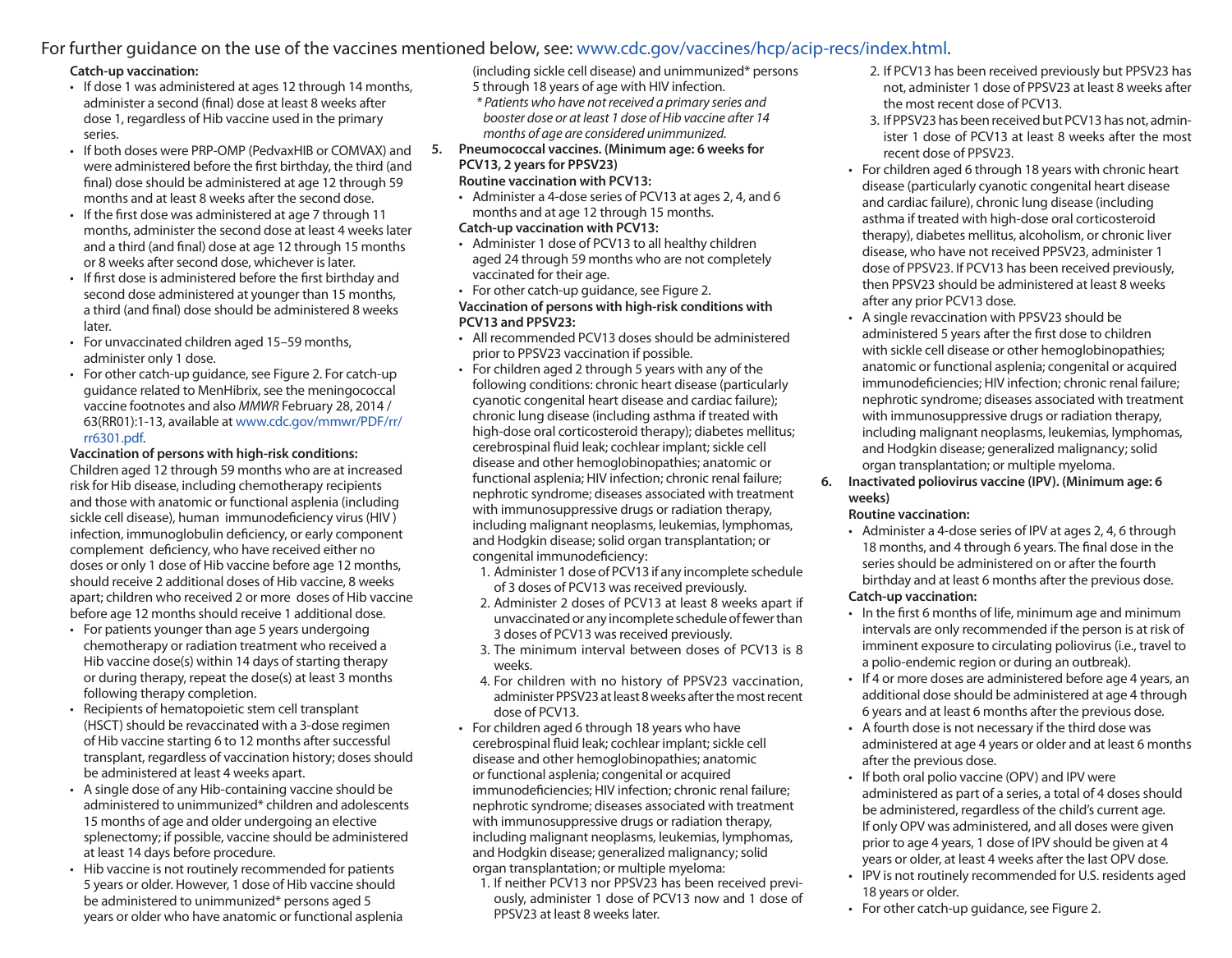### For further guidance on the use of the vaccines mentioned below, see: www.cdc.gov/vaccines/hcp/acip-recs/index.html.

- **7. Influenza vaccines. (Minimum age: 6 months for inactivated influenza vaccine [IIV], 18 years for recombinant influenza vaccine [RIV]) Routine vaccination:**
	- Administer influenza vaccine annually to all children beginning at age 6 months. For the 2016–17 season, use of live attenuated influenza vaccine (LAIV) is not recommended.

#### **For children aged 6 months through 8 years:**

• For the 2016–17 season, administer 2 doses (separated by at least 4 weeks) to children who are receiving influenza vaccine for the first time or who have not previously received ≥2 doses of trivalent or quadrivalent influenza vaccine before July 1, 2016. For additional guidance, follow dosing guidelines in the 2016–17 ACIP influenza vaccine recommendations (see *MMWR* August 26, 2016;65(5):1-54, available at

www.cdc.gov/mmwr/volumes/65/rr/pdfs/rr6505.pdf).

• For the 2017–18 season, follow dosing guidelines in the 2017–18 ACIP influenza vaccine recommendations.

### **For persons aged 9 years and older:**

- Administer 1 dose.
- **8. Measles, mumps, and rubella (MMR) vaccine. (Minimum age: 12 months for routine vaccination) Routine vaccination:**
	- Administer a 2-dose series of MMR vaccine at ages 12 through 15 months and 4 through 6 years. The second dose may be administered before age 4 years, provided at least 4 weeks have elapsed since the first dose.
	- Administer 1 dose of MMR vaccine to infants aged 6 through 11 months before departure from the United States for international travel. These children should be revaccinated with 2 doses of MMR vaccine, the first at age 12 through 15 months (12 months if the child remains in an area where disease risk is high), and the second dose at least 4 weeks later.
	- Administer 2 doses of MMR vaccine to children aged 12 months and older before departure from the United States for international travel. The first dose should be administered on or after age 12 months and the second dose at least 4 weeks later.

#### **Catch-up vaccination:**

- Ensure that all school-aged children and adolescents have had 2 doses of MMR vaccine; the minimum interval between the 2 doses is 4 weeks.
- **9. Varicella (VAR) vaccine. (Minimum age: 12 months) Routine vaccination:**
	- Administer a 2-dose series of VAR vaccine at ages 12 through 15 months and 4 through 6 years. The second dose may be administered before age 4 years, provided at least 3 months have elapsed since the first dose. If the second dose was administered at least 4 weeks after the first dose, it can be accepted as valid.

#### **Catch-up vaccination:**

• Ensure that all persons aged 7 through 18 years without evidence of immunity (see *MMWR* 2007;56[No. RR-4], available at www.cdc.gov/mmwr/pdf/rr/rr5604.pdf ) have 2 doses of varicella vaccine. For children aged 7 through 12 years, the recommended minimum interval between doses is 3 months (if the second dose was administered at least 4 weeks after the first dose, it can be accepted as valid); for persons aged 13 years and older, the minimum interval between doses is 4 weeks.

### **10. Hepatitis A (HepA) vaccine. (Minimum age: 12 months) Routine vaccination:**

- Initiate the 2-dose HepA vaccine series at ages 12 through 23 months; separate the 2 doses by 6 to 18 months.
- Children who have received 1 dose of HepA vaccine before age 24 months should receive a second dose 6 to 18 months after the first dose.
- For any person aged 2 years and older who has not already received the HepA vaccine series, 2 doses of HepA vaccine separated by 6 to 18 months may be administered if immunity against hepatitis A virus infection is desired.

#### **Catch-up vaccination:**

- The minimum interval between the 2 doses is 6 months. **Special populations:**
- Administer 2 doses of HepA vaccine at least 6 months apart to previously unvaccinated persons who live in areas where vaccination programs target older children, or who are at increased risk for infection. This includes persons traveling to or working in countries that have high or intermediate endemicity of infection; men having sex with men; users of injection and non-injection illicit drugs; persons who work with HAV-infected primates or with HAV in a research laboratory; persons with clotting-factor disorders; persons with chronic liver disease; and persons who anticipate close, personal contact (e.g., household or regular babysitting) with an international adoptee during the first 60 days after arrival in the United States from a country with high or intermediate endemicity. The first dose should be administered as soon as the adoption is planned, ideally, 2 or more weeks before the arrival of the adoptee.
- **11. Meningococcal vaccines. (Minimum age: 6 weeks for Hib-MenCY [MenHibrix], 2 months for MenACWY-CRM [Menveo], 9 months for MenACWY-D [Menactra], 10 years for serogroup B meningococcal [MenB] vaccines: MenB-4C [Bexsero] and MenB-FHbp [Trumenba]) Routine vaccination:**
	- Administer a single dose of Menactra or Menveo vaccine at age 11 through 12 years, with a booster dose at age 16 years.
	- For children aged 2 months through 18 years with highrisk conditions, see "Meningococcal conjugate ACWY vaccination of persons with high-risk conditions and other persons at increased risk" and "Meningococcal B

vaccination of persons with high-risk conditions and other persons at increased risk of disease" below.

#### **Catch-up vaccination:**

- Administer Menactra or Menveo vaccine at age 13 through 18 years if not previously vaccinated.
- If the first dose is administered at age 13 through 15 years, a booster dose should be administered at age 16 through 18 years, with a minimum interval of at least 8 weeks between doses.
- If the first dose is administered at age 16 years or older, a booster dose is not needed.
- For other catch-up guidance, see Figure 2. **Clinical discretion:**
- Young adults aged 16 through 23 years (preferred age range is 16 through 18 years) who are not at increased risk for meningococcal disease may be vaccinated with a 2-dose series of either Bexsero (0, ≥1 month) or Trumenba (0, 6 months) vaccine to provide short-term protection against most strains of serogroup B meningococcal disease. The two MenB vaccines are not interchangeable; the same vaccine product must be used for all doses.
- If the second dose of Trumenba is given at an interval of <6 months, a third dose should be given at least 6 months after the first dose; the minimum interval between the second and third doses is 4 weeks.

**Meningococcal conjugate ACWY vaccination of persons with high-risk conditions and other persons at increased risk:** 

**Children with anatomic or functional asplenia (including sickle cell disease), children with HIV infection, or children with persistent complement component deficiency (includes persons with inherited or chronic deficiencies in C3, C5-9, properdin, factor D, factor H, or taking eculizumab [Soliris]):**

- **Menveo** 
	- ɱ *Children who initiate vaccination at 8 weeks.* Administer doses at ages 2, 4, 6, and 12 months.
- ɱ *Unvaccinated children who initiate vaccination at 7 through 23 months.* Administer 2 primary doses, with the second dose at least 12 weeks after the first dose AND after the first birthday.
- ɱ *Children 24 months and older who have not received a complete series.* Administer 2 primary doses at least 8 weeks apart.

### ▪ **MenHibrix**

- ɱ *Children who initiate vaccination at 6 weeks.* Administer doses at ages 2, 4, 6, and 12 through 15 months.
- ɱ If the first dose of MenHibrix is given at or after age 12 months, a total of 2 doses should be given at least 8 weeks apart to ensure protection against serogroups C and Y meningococcal disease.